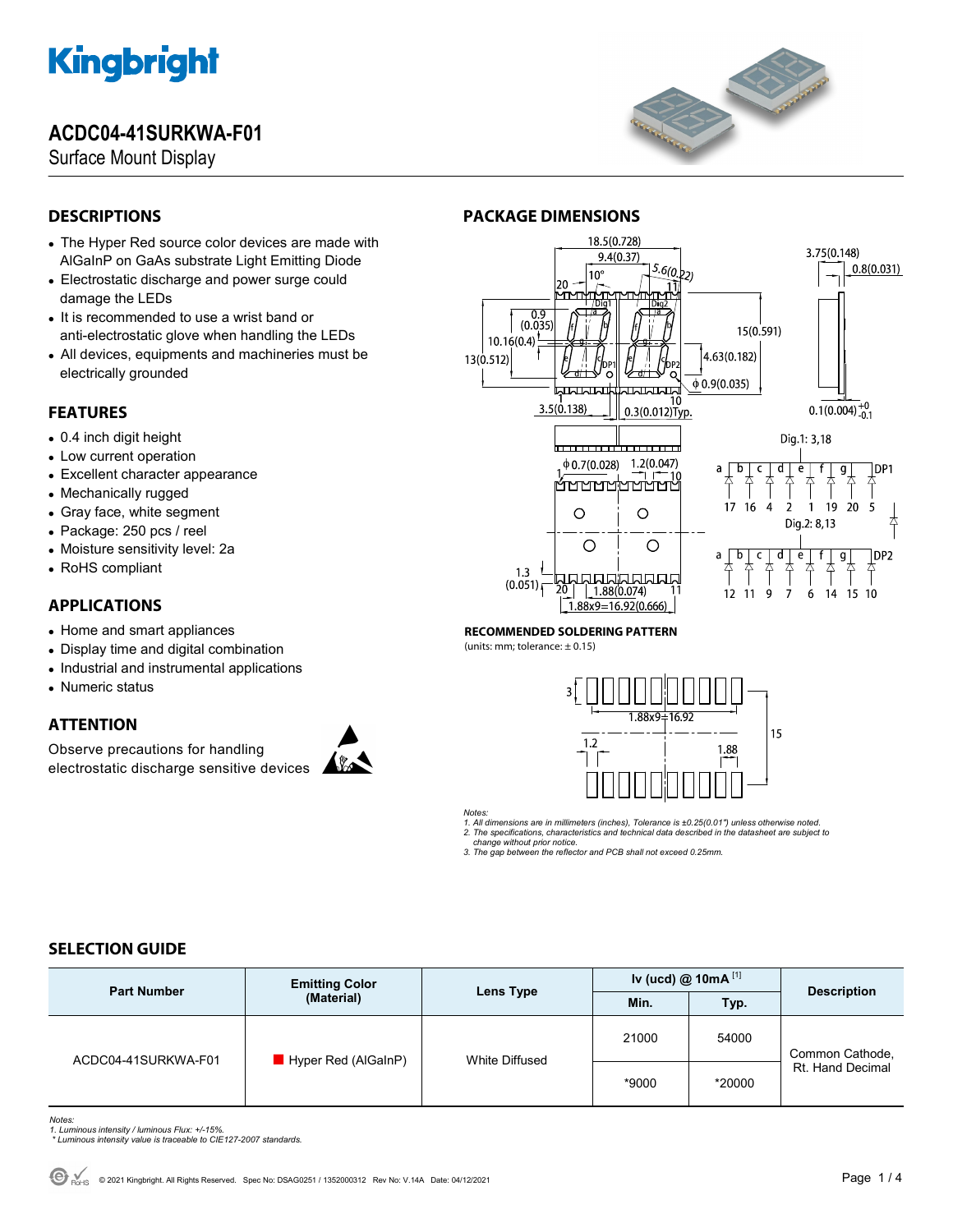#### **ELECTRICAL / OPTICAL CHARACTERISTICS at T<sub>A</sub>=25°C**

| <b>Parameter</b>                                         |                            | <b>Emitting Color</b> | Value                    |                              | Unit   |
|----------------------------------------------------------|----------------------------|-----------------------|--------------------------|------------------------------|--------|
|                                                          | Symbol<br>Typ.             |                       | Max.                     |                              |        |
| Wavelength at Peak Emission $I_F = 10mA$                 | $\lambda_{\rm peak}$       | Hyper Red             | 645                      | $\overline{\phantom{a}}$     | nm     |
| Dominant Wavelength $I_F = 10mA$                         | $\lambda_{\text{dom}}$ [1] | Hyper Red             | 630                      | $\qquad \qquad \blacksquare$ | nm     |
| Spectral Bandwidth at 50% $\Phi$ REL MAX<br>$I_F = 10mA$ | Δλ                         | Hyper Red             | 28                       | $\overline{\phantom{a}}$     | nm     |
| Capacitance                                              | C                          | Hyper Red             | 35                       | $\overline{\phantom{a}}$     | pF     |
| Forward Voltage $I_F = 10mA$                             | $V_F$ <sup>[2]</sup>       | Hyper Red             | 1.85                     | 2.35                         | $\vee$ |
| Reverse Current ( $V_R$ = 5V)                            | l <sub>R</sub>             | Hyper Red             | $\overline{\phantom{0}}$ | 10                           | μA     |

*Notes:* 

*1. The dominant wavelength (*λ*d) above is the setup value of the sorting machine. (Tolerance* λ*d : ±1nm. ) 2. Forward voltage: ±0.1V.* 

3. Wavelength value is traceable to CIE127-2007 standards.<br>4. Excess driving current and / or operating temperature higher than recommended conditions may result in severe light degradation or premature failure.

#### **ABSOLUTE MAXIMUM RATINGS at T<sub>A</sub>=25°C**

| Parameter                               | Symbol                  | Value          | Unit        |
|-----------------------------------------|-------------------------|----------------|-------------|
| Power Dissipation                       | $P_D$                   | 75             | mW          |
| Reverse Voltage                         | $V_R$                   | 5              | $\vee$      |
| Junction Temperature                    | $T_j$                   | 115            | $^{\circ}C$ |
| <b>Operating Temperature</b>            | $T_{op}$                | $-40$ to $+85$ | $^{\circ}C$ |
| Storage Temperature                     | $T_{\text{stg}}$        | $-40$ to $+85$ | $^{\circ}C$ |
| DC Forward Current                      | ΙF                      | 30             | mA          |
| Peak Forward Current                    | $I_{FM}$ <sup>[1]</sup> | 185            | mA          |
| Electrostatic Discharge Threshold (HBM) |                         | 3000           | $\vee$      |

Notes:<br>1. 1/10 Duty Cycle, 0.1ms Pulse Width.<br>2. Relative humidity levels maintained between 40% and 60% in production area are recommended to avoid the build-up of static electricity – Ref JEDEC/JESD625-A and JEDEC/J-STD-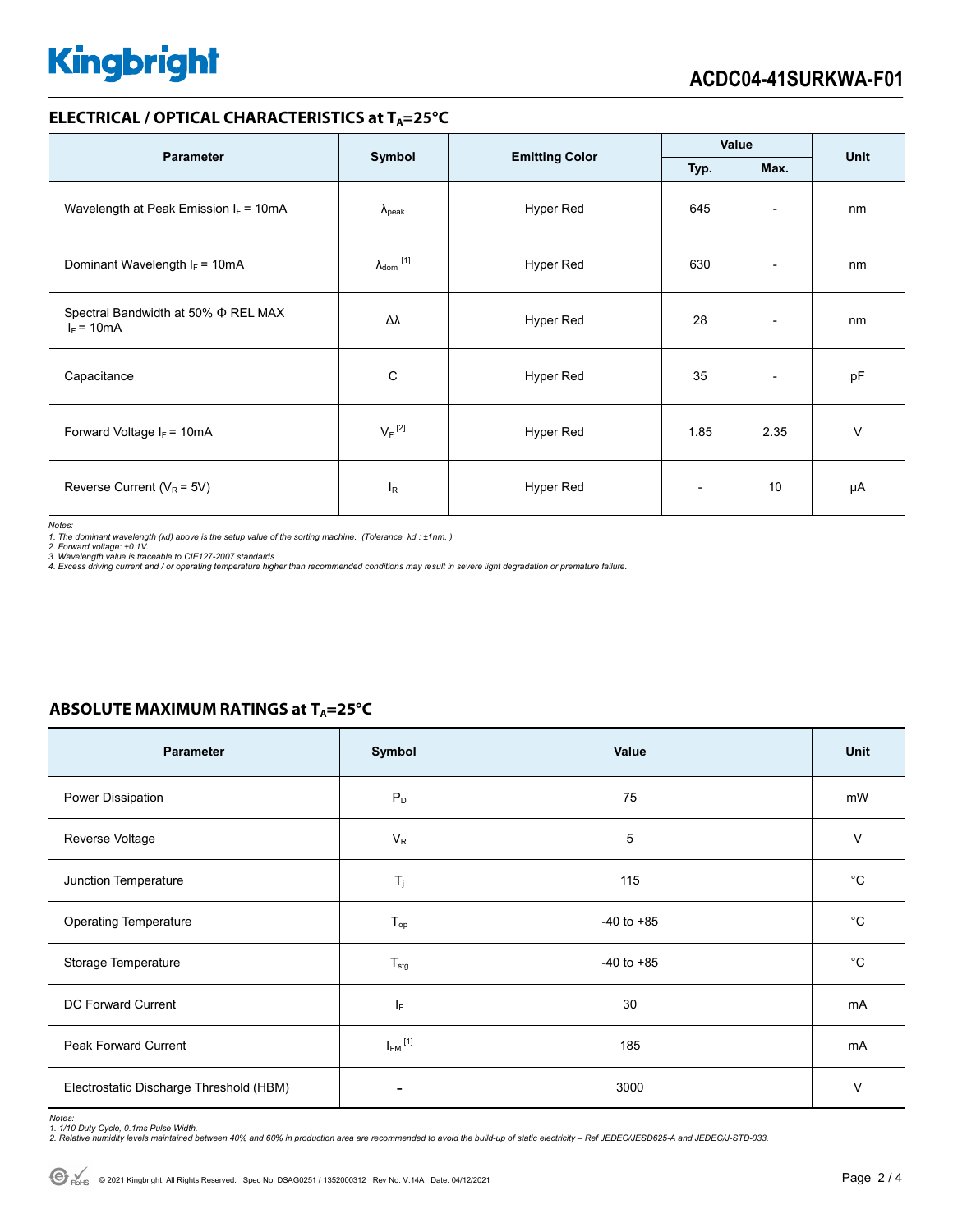#### **TECHNICAL DATA**





#### **HYPER RED**



#### **REFLOW SOLDERING PROFILE for LEAD-FREE SMD PROCESS**



#### *Notes:*

*1. Don't cause stress to the LEDs while it is exposed to high temperature.* 

- 
- *2. The maximum number of reflow soldering passes is 2 times. 3. Reflow soldering is recommended. Other soldering methods are not recommended as they might cause damage to the product.*

**TAPE SPECIFICATIONS** (units: mm)



#### **REEL DIMENSION** (units: mm)